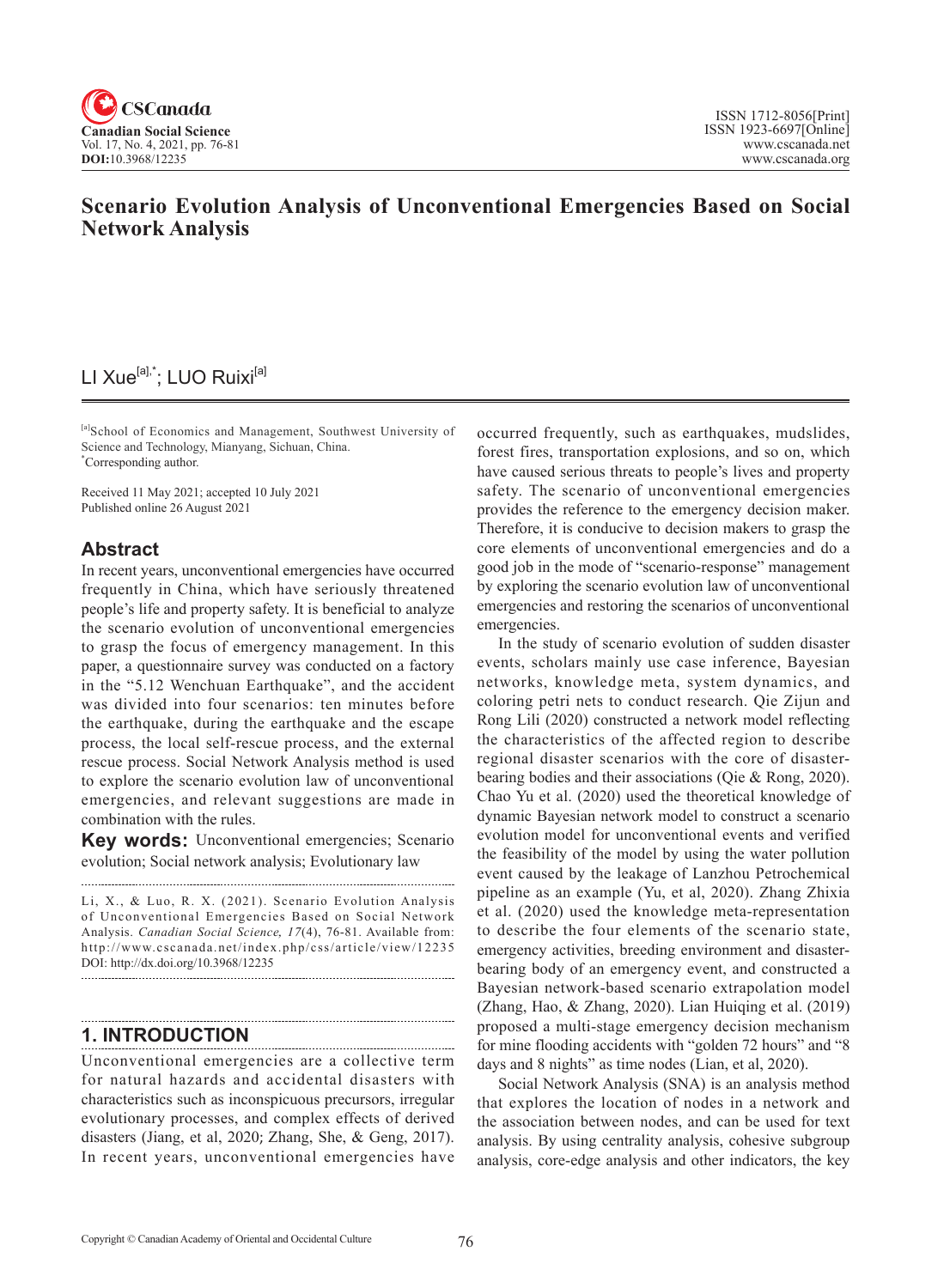information in the text can be identified more accurately, so as to "know the big with the small".

In terms of the application of social network analysis method for emergencies, current research mainly focuses on using social network analysis to study the network structure of public opinion dissemination of emergencies, the cooperation and connection among subjects, as well as to explore the causes of emergent disaster events and the common roles among the causes. Liu Shuhua et al. (2017) used social network analysis to study the local government microblogs of the Tianjin explosion and found that there were three types of subgroups, namely, the subgroup of information providers, the subgroup of information transfer bridges, and the subgroup of communication amplification groups, which play different roles in policy dissemination (Liu, Pan, & Wei, 2017). Kang Wei (2012)] took the 7.23 moving train accident as an example and used social network analysis methods to study the key nodes in online opinion dissemination, and proposed that the key nodes could be guided by changing the centrality and clustering coefficients to reduce the spread of rumors and panic (Kang, 2012). Song Yinghua (2019) et al. used social network analysis methods to explore the key causes in major traffic accidents and the combination of causes with the strongest ability to cause accidents, to construct a risk assessment system for major traffic accidents, and to verify the usability of the assessment system with empirical analysis (Song, et al, 2019).

In conclusion, the social network analysis method has rarely been utilized to explore scenario evolution studies in emergencies. The social network analysis method can obtain the key situational words in unconventional emergencies, with which the scenario at that time can be accurately portrayed to advance the scenario evolution. In this paper, we take the Wenchuan earthquake H plant of 5.12 as the research object, dividing the accident into four stages according to the time dimension and using the questionnaire method to obtain the description of each stage of the scenario by the employees of the H plant. Then,we use the social network analysis method to extract the key scenario words in each stage, which can be used to portray the whole scenario, so as to study the scenario evolution process of the whole unconventional emergency accident.

# **2. OBJECTS AND METHODS**

## **2.1 Research Subjects**

The 8.0 magnitude earthquake that occurred at 14:28 on May 12, 2008 in Wenchuan, Sichuan had caused 69,227 deaths, 374,643 injuries and 17,923 people missing, making it the most devastating earthquake since the founding of the People's Republic of China. More than ten years have passed since the Wenchuan earthquake, and the damage it brought to people is still palpitating. This study was conducted in October 2018 through in-depth interviews with all the grassroots employees of Plant H. With reference to the overall network research object selection requirements, the grassroots employees of each department of Plant H were randomly selected as research subjects. This study divided the whole earthquake into four scenario "slices", which were ten minutes before the earthquake, during the earthquake and the escape process, in situ self-help process, and external rescue process. Different questions were set at different stages, and the respondents could describe the situation in detail according to the examples and the questions.

#### **2.2 Research Methods**

#### **2.2.1 Survey**

This study was conducted by means of survey, which was divided into two parts: (1) General information questionnaire, which included: name, age, gender, education, department, branch, division, section and functional group.The organization's personnel were grouped by this basic information. (2) The main body of the questionnaire is divided into ten minutes before the earthquake, during the earthquake and the escape process (when the earthquake started, the escape process until it was confirmed that they were safe), in-place self-help process and external rescue process. The main focus of the questionnaire was on "the escape route as a clue, recall the earthquake and the escape process until you confirm your safety, and make a corresponding process description". In the process of implementation, the respondents were interviewed in person with their consent, and the interview time was limited to 20 minutes. This questionnaire can only be accessed by the sender of the questionnaire, in order to protect the privacy of the respondents. A total of 601 questionnaires were distributed, and 601 valid questionnaires were collected, with a valid return rate of 100%.

## **2.2.2 Social Network Analysis Method**

In this paper, we mainly use Netminner4.0, the social network analysis software ,to quantitatively analyze the nodes in the constructed network and the relationship between the nodes. Meanwhile,using the 1-mode network diagram to visualize the scenario, the main analysis methods used include the following two.

(1) Centrality analysis

Point degree centrality describes the ability of a node to directly interact and connect with other nodes. The stronger the ability to interact directly, the higher the point degree centrality, and the closer the node is to the core of the social network. Intermediate centrality measures the extent to which a node acts as a bridge, namely, the extent to which two other points are connected through that node. Proximity centrality measures the sum of the geodesic distances of all nodes, and the greater the proximity centrality of a node, the more the node is at the core of the network.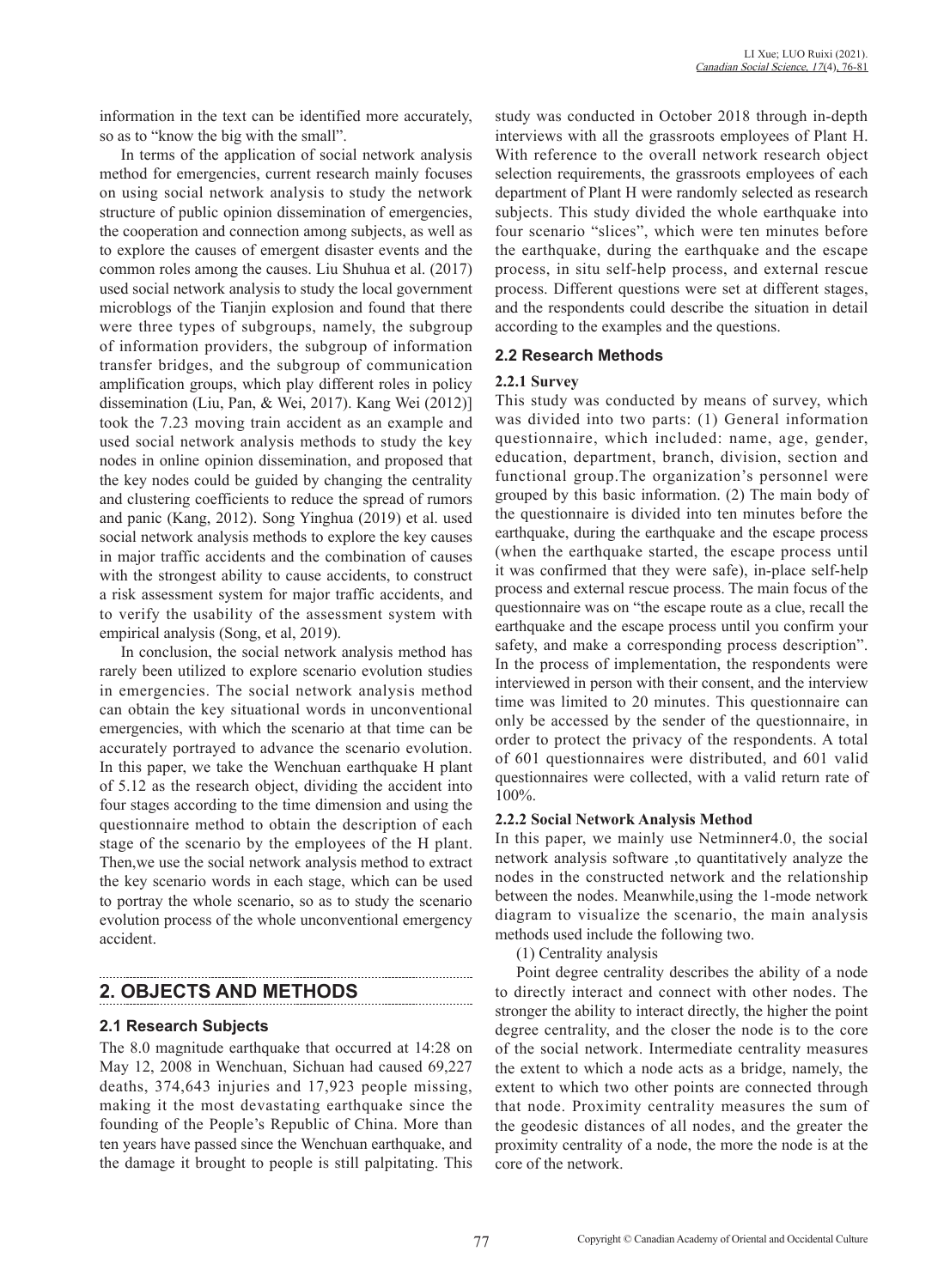(2) Cohesive subgroup analysis

When certain individuals in a network have relatively strong, direct, and close positive relationships with each other to the point of combining into a sub-group, such a group is called a cohesive subgroup in social network analysis (Lin, 2009). Cohesive subgroup analysis allows categorizing situational factors and portraying scenarios in different degrees.

#### **2.3 Data Processing**

The high-frequency key words in the description of the earthquake scenario in the questionnaire were counted, and a total of 116 high-frequency words with a word frequency of not less than 10 times were counted. Some pronouns, count words and nouns that were not related to the scenario, and semantic repetitions were excluded, leaving 73 high-frequency scenario words. If two situational words appeared in the same respondent's description, they were recorded as 1. On the contrary, they were recorded as 0, forming a 73\*73 co-word matrix. The co-word matrix was imported into Netminner 4.0 social network analysis software for data processing and visualization analysis.

# **3. RESEARCH RESULTS**

## **3.1 Scenario 1: 10 Minutes Before the Earthquake**

The statistics of the questionnaire data showed that 389 people were dealing with daily work ten minutes before the earthquake, accounting for 65%; 44 people were in a meeting, accounting for 7%; and 24 people were dealing with temporary affairs, accounting for 4%. As shown in Table 1.

#### **Table 1 Affairs handled 10 minutes before the earthquake**

|       | <b>Affairs</b>            | Quantity | Weight |
|-------|---------------------------|----------|--------|
| A     | Daily work                | 389      | 65%    |
| B     | Meeting                   | 44       | 7%     |
| C     | <b>Temporary Services</b> | 24       | $4\%$  |
| D     | Others                    | 121      | 20%    |
| E     | No answer                 | 23       | $4\%$  |
| Total |                           | 601      | 100%   |

#### **3.2 Scenario 2: During the Earthquake and the Escape Process (When the earthquake starts and the escape process)**

## **3.2.1 Centrality Analysis**

The co-word matrix was imported into Netminer for centrality analysis. The degree centrality, intermediate centrality, and near centrality were obtained respectively. Then,the top ten scenario words obtained from centrality analysis were listed, as shown in Table 2.

#### **Table 2 Centrality analysis**

|                | <b>Scenario words</b> | <b>Degree</b><br>centrality | Near<br>centrality | <b>Intermediate</b><br>centrality |
|----------------|-----------------------|-----------------------------|--------------------|-----------------------------------|
| $\mathbf{1}$   | Collapse              | 0.986                       | 0.986              | 0.012                             |
| 2              | Dust                  | 0.986                       | 0.986              | 0.012                             |
| 3              | Shake                 | 0.986                       | 0.986              | 0.011                             |
| $\overline{4}$ | Vibration             | 0.986                       | 0.986              | 0.010                             |
| 5              | Concentration         | 0.985                       | 0.960              | 0.010                             |
| 6              | Unsteady standing     | 0.985                       | 0.960              | 0.011                             |
| 7              | Stop                  | 0.944                       | 0.947              | 0.009                             |
| 8              | Severe                | 0.944                       | 0.947              | 0.010                             |
| 9              | Rush                  | 0.931                       | 0.935              | 0.009                             |
| 10             | Spaciousness          | 0.917                       | 0.923              | 0.009                             |
| 11             | Injury                | 0.917                       | 0.923              | 0.009                             |
| 12             | Serious               | 0.917                       | 0.911              | 0.008                             |
| 13             | Swing                 | 0.903                       | 0.911              | 0.008                             |
| 14             | Ouick                 | 0.875                       | 0.889              | 0.007                             |
| 15             | Nonstop               | 0.861                       | 0.878              | 0.007                             |
| 16             | Permeat               | 0.847                       | 0.867              | 0.006                             |
| 17             | Shout                 | 0.847                       | 0.867              | 0.007                             |
| 18             | Call                  | 0.806                       | 0.837              | 0.006                             |
| 19             | Loud noise            | 0.792                       | 0.828              | 0.004                             |
| 20             | Organise              | 0.792                       | 0.828              | 0.005                             |

## **3.2.2 Cohesive Subgroup Analysis**

If all nodes in a subgroup are connected to at least K other nodes in the graph, such a subgroup is called a K-core network (Kang, 2012). The larger the K value in the K-core analysis, the more connected the network graph is.It shows that the maximum K value of the scenario network graph is 36, and the number of nodes is 56, as shown in Table 3. The data indicates that there is a "cohesive subgroup" in the scenario network graph, which accounts for more than 76% of the whole scenario network, and these nodes are more central in the whole network. Therefore, it can be assumed that this "subgroup" occupies an important position in the scenario network diagram and can represent a large amount of scenario information.

#### **Table 3 K-core analysis**

| <b>Coreness</b> | #Of nodes | #Of components |
|-----------------|-----------|----------------|
| 36              | 56        |                |
| 35              | 65        |                |
| 34              | 67        |                |
| 33              | 68        |                |
| 31              | 69        |                |
| 30              | 71        |                |
| 25              | 72        |                |
| 23              | 73        |                |

## **3.2.3 Scenario Summary**

The centrality analysis and cohesive subgroup analysis showed that the earthquake was accompanied by strong shaking, and the respondents were unable to stand still and ran quickly to the open area after realizing it was an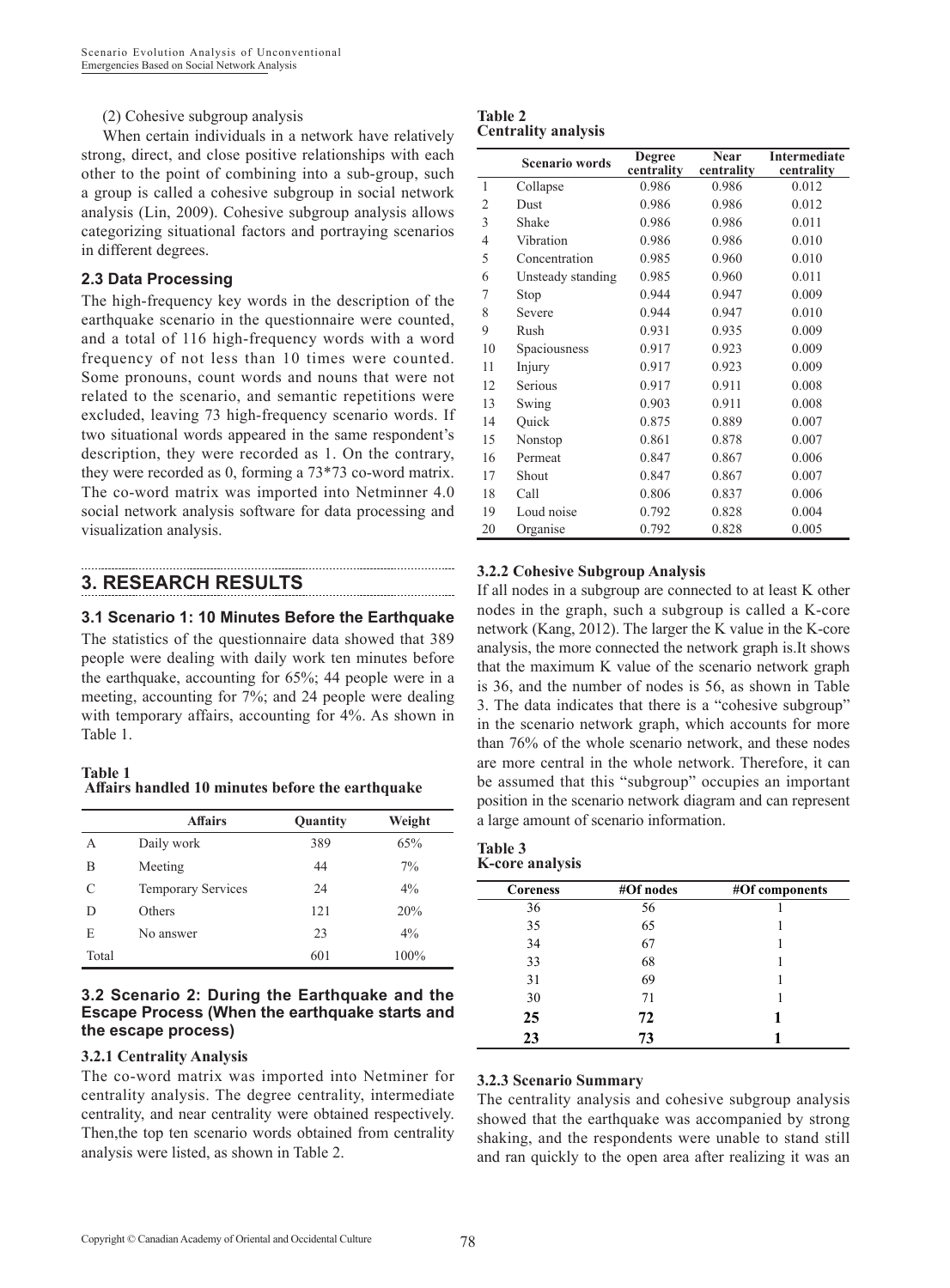earthquake. During the escape process, accompanied by loud noises, houses and buildings gradually collapsed. Dust filled the air, some interviewees were seriously injured during the escape process, and the surrounding area was filled with shouts and cries for help. The interviewees who escaped successfully were the first to contact and ascertain the safety of their families by phone, but communication was interrupted after the earthquake. Throughout the escape process, the leaders of Factory H exerted good organizational command and were able to quickly organize the escape of their employees.

#### **3.3 Scenario 3: In-Place Self-Rescue Process (Starting from confirming safety and continuing to the in-place self-rescue process of unified arrangement and dispatch of h-factory)**

After a successful escape, from the sensory perspective, the survey found that 77% of respondents saw the dust filled, 72% saw the collapse of the house, 83% saw the crowd gathered, and 7% saw a different scene; 64% heard the sound of crying, 33% heard the sound of distress, 76% heard the sound of shouting, and 11% heard other sounds. 80% felt that a big disaster had happened, 57% felt that Factory H was seriously affected, 8% felt that they could not protect themselves, 6% felt that the problem was not too serious, 30% felt helpless, and only 10% were other feelings; 82% of people's judgment at the time was that the disaster was serious and how the casualties among family members or colleagues were, 38% of people's judgment at the time was how the information would be delivered, 39% of people's judgment at the time was that there would definitely be aftershocks, and 54% of people's judgment at the time was to see how their family members were doing first.

#### **Table 4 Centrality analysis**

|                | Scenario<br>words | <b>Degree</b><br>centrality | <b>Near</b><br>centrality | <b>Intermediate</b><br>centrality |
|----------------|-------------------|-----------------------------|---------------------------|-----------------------------------|
| $\mathbf{1}$   | Security          | 1.000                       | 1.000                     | 0.061                             |
| $\overline{2}$ | Ensure            | 1.000                       | 1.000                     | 0.061                             |
| 3              | Situation         | 0.929                       | 0.933                     | 0.044                             |
| 4              | Families          | 0.929                       | 0.933                     | 0.050                             |
| 5              | Phone             | 0.929                       | 0.933                     | 0.048                             |
| 6              | Colleagues        | 0.929                       | 0.933                     | 0.008                             |
| 7              | Impassability     | 0.786                       | 0.824                     | 0.026                             |
| 8              | Mobile            | 0.643                       | 0.737                     | 0.001                             |
| 9              | Unit              | 0.643                       | 0.737                     | 0.004                             |
| 10             | Workshop          | 0.571                       | 0.700                     | 0.007                             |
| 11             | leader            | 0.571                       | 0.700                     | 0.004                             |
| 12             | <b>Branch</b>     | 0.500                       | 0.667                     | 0.004                             |
| 13             | Parents           | 0.500                       | 0.667                     | 0.002                             |
| 14             | Office            | 0.429                       | 0.636                     | 0.001                             |
| 15             | Friends           | 0.429                       | 0.636                     | 0.002                             |

The next question was what respondents did spontaneously without any leadership. 51.9% contacted others, 78.5% first confirmed their family's well-being, 32.1% gave immediate help, and 8.9% did something else. Centrality analysis was conducted by Netminer, and the first 15 situational words were intercepted to obtain Table 4, which shows that the majority of respondents who first spontaneously contacted others first contacted their families by phone to ascertain their family's security. Secondly, they looked for their colleagues and friends in the factory to confirm their safety.

Respondents who contacted their families first confirmed the safety of their families and second determined the damage to their homes. Centrality analysis was performed using Netminer to construct a 1-mode network diagram, as shown in Fig.1. It can be seen that the respondents' family members are basically safe, only a few are injured, and the house is severely damaged.



#### **Figure 1 1-mode network diagram**

In the case of having an organization in place, 18.8% viewed the disaster situation in their units, 38.8% organized rescue, 26.5% passed information to their superiors and reported the situation, 9.5% sought external rescue, 31.6% transported the injured, and 44.8% rescued supplies. In the process of participating in the rescue, 52.7% encountered the problem of poor information, respectively, through verbal inquiries, cell phones, radio, walking and running to inquire and spread the news; 42.4% encountered the problem of lack of rescue tools and equipment, respectively, by taking local materials, making simple tools, using their hands to solve the problem; 19.6% encountered the problem of lack of medical supplies, taking to find medicine, find friends, send to hospital, and wait to solve the problem;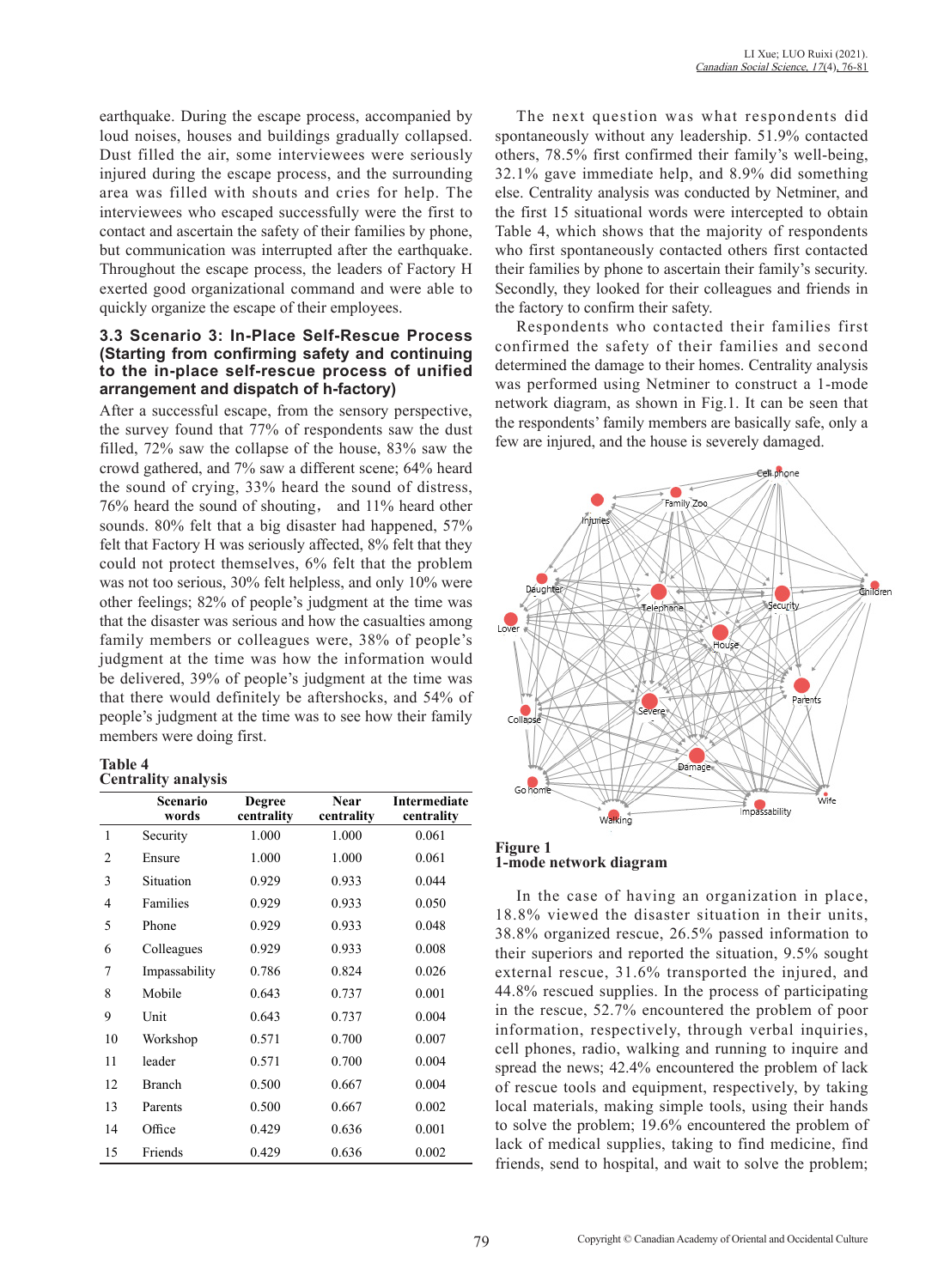18.6% encountered the problem of disorderly rescue, 19.6% encountered the problem of insufficient personnel, 14.9% encountered the problem of physical exhaustion, and solved these problems by taking shifts, resting or overcoming; only 1.1% encountered other problems.

The overall feelings of respondents about the information they were exposed to at work during the beginning of the life rescue phase were: 21.83% thought it was difficult to obtain the necessary information for the emergency rescue work; 15.33% thought the sources of information were confusing and difficult to distinguish; 7.5% thought there was distortion of information during the rescue process; 31.17% thought information was passed from the top of the company to the bottom quickly; 10.17% thought that some information was not fully disclosed during the rescue process; 40% thought that the transmission of information within the company was effective at this stage.

#### **3.4 Scenario 4: External Rescue Process (External rescue starts to life rescue ends)**

When the external rescue force arrived, respondents' intuitive feelings about the changes in the life rescue process were respectively expressed as follows: 43.17% felt that the rescue was more orderly; 48.67% felt that the external rescue force was enhanced; 33.67% felt that the disaster information was more complete; 34.5% felt that the public was more understanding and cooperative; 46.17% felt that the confidence of the workers was increased, and 44.5% felt that the workers' emotions were more stable.

The main ways respondents received information were verbal communication from colleagues, cell phone or telephone, leadership, meetings and documents, etc. At this stage, respondents communicated with external rescue forces mainly by verbal communication and telephone. 11.17% felt it was difficult to obtain necessary information in emergency rescue work; 9% felt that the sources of information were confusing and difficult to distinguish; 6.5% felt that in the rescue process there was distortion

of information in the rescue process; 34% thought that information was passed from the top of the company to the grassroots quickly; 9.33% thought that some information was not fully disclosed during the rescue process; 44.83% thought that the transmission of information within the company was effective at this stage.

# **4. DISCUSSION**

The whole scenario was divided into four stages, and each scenario profile was studied one by one. Mainly through word frequency statistics and centrality analysis, intercepting the key scenario words in each stage, eventually obtained the H plant life rescue scenario profile inscription table, as shown in Table5.

It can be seen that when a disaster occurs, people's first reaction is to escape quickly, at which time there is almost no information transmission and they can only rely on their own judgment.

After successfully escaping, people's first reaction is the safety of their families and colleagues and friends around them, and the first priority at this time is to confirm their safety. After confirming the safety of their families and colleagues, they then start to join in the rescue, implementing rescue for colleagues or people buried in the rubble, helping colleagues contact and find their families, and taking the initiative to clean up and check the facilities and equipment of the H plant, and the rescue actions at this time are spontaneously. But as a whole, the rescue actions at this time were unorganized and disorganized, the sources of information were confused, and the transmission of some information was ineffective.

When the external rescue force joined, the rescue force was obviously enhanced, the confidence of the workers was increased, the rescue information was more complete, and the transmission of information was effective.

The whole process, the psychological change process of the workers is: panic  $\rightarrow$  helplessness  $\rightarrow$  sadness  $\rightarrow$ gradually stable emotions and increased confidence.

#### **Table 5 Life saving scenario profile**

| <b>Phase</b><br>elements   | Ten minutes before<br>the earthquake                                                                                                            | <b>Earthquake and escape</b><br>process                              | Self-help in place process                                                                                                                                               | <b>External rescue process</b>                                                                                       |
|----------------------------|-------------------------------------------------------------------------------------------------------------------------------------------------|----------------------------------------------------------------------|--------------------------------------------------------------------------------------------------------------------------------------------------------------------------|----------------------------------------------------------------------------------------------------------------------|
| External<br>Environment    | No signs of disaster,<br>as usual                                                                                                               | Violent shaking; swaying<br>from side to side; collapse<br>of houses | Dusty skies; cries for help; cries;<br>crowds gathering; houses collapsing and<br>disorganization                                                                        | Order is gradually restored, the<br>organization is in a orderly manner<br>and the rescue is carried out effectively |
| Psychological<br>reactions |                                                                                                                                                 | severe disaster; helpless<br>feeling and strong desire to<br>survive | Factory H was badly affected; very helpless,<br>unable to protect themselves and worried<br>about their family members' safety                                           | Increased external rescue power;<br>increased confidence of workers and<br>more stable emotions                      |
| Actions                    | Handle daily work                                                                                                                               | Unstable standing and<br>quick escape                                | Contact family members, close<br>colleagues and friends through various<br>means to confirm their safety and<br>participate in the rescue                                | A united will and a united effort:<br>Proactive participation in an orderly<br>rescue process                        |
| Information                | Colleagues verbal<br>communication,<br>telephone or cell<br>phone, meetings,<br>documents, etc.,<br>information is<br>conveyed more<br>smoothly | Lack of information,<br>relying on self-judgment                     | Difficult access to information in the rescue<br>process, a few sources of information are<br>confusing, the vast majority of information<br>is effectively communicated | More complete disaster information,<br>fast and effective delivery                                                   |